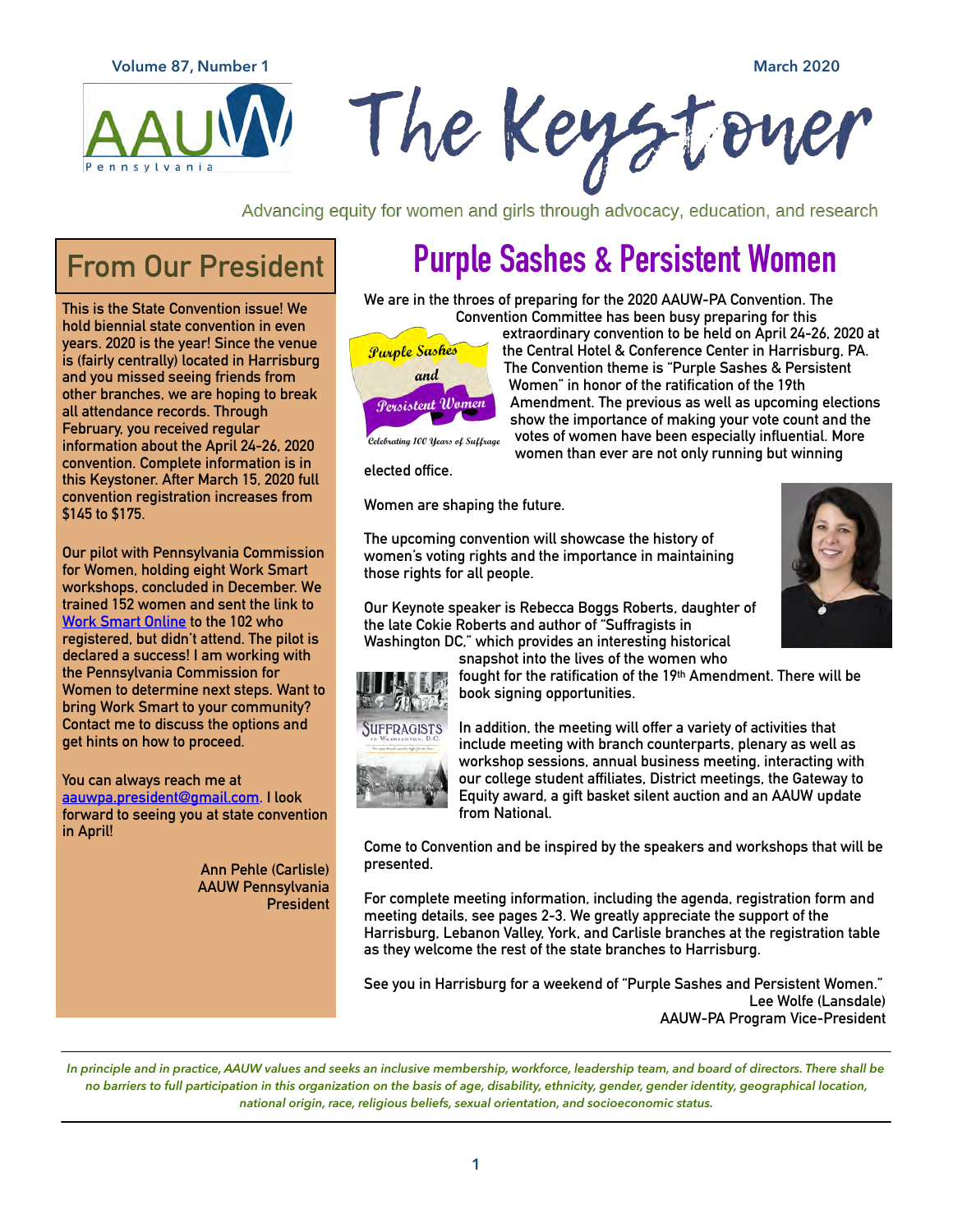

# **Purple Sashes & Persistent Women**



|                                        | $2:00 - 5:00$ pm   | Conference Registration; Hotel check-in at 4                                                                                                                                                                                                                                                                                                                                                                                                                                                                                                                                                              |  |  |  |  |  |
|----------------------------------------|--------------------|-----------------------------------------------------------------------------------------------------------------------------------------------------------------------------------------------------------------------------------------------------------------------------------------------------------------------------------------------------------------------------------------------------------------------------------------------------------------------------------------------------------------------------------------------------------------------------------------------------------|--|--|--|--|--|
| Friday, April 24                       | 6:00 pm            | <b>Dinner</b><br>Keynote: The 1913 Suffrage Parade and the Fight for the Vote<br>Rebecca Boggs Roberts, author of Suffragists in Washington, DC<br><b>Book Signing Event</b>                                                                                                                                                                                                                                                                                                                                                                                                                              |  |  |  |  |  |
|                                        |                    |                                                                                                                                                                                                                                                                                                                                                                                                                                                                                                                                                                                                           |  |  |  |  |  |
|                                        | 7:30-10:00 am      | <b>Conference Registration</b>                                                                                                                                                                                                                                                                                                                                                                                                                                                                                                                                                                            |  |  |  |  |  |
| Saturday, April 25<br>Sunday, April 26 | 7:45-8:45 am       | <b>Breakfast</b>                                                                                                                                                                                                                                                                                                                                                                                                                                                                                                                                                                                          |  |  |  |  |  |
|                                        | $9:00 - 9:45$ am   | <b>Concurrent Sessions (attend one)</b><br><b>Suffrage Movement in PA</b><br>Barb Zaborowski, Dean of Learning Resources, Pennsylvania Highlands<br><b>Community College</b><br>Celebrating the 100 <sup>th</sup> Anniversary of the 19 <sup>th</sup> Amendment Ratification<br>AAUW branch panel discussion: Carlisle, Doylestown, Erie, Lower Bucks, &<br>Reading<br><b>Economic Security for Women in Pennsylvania</b><br>Mark Price, Assistant Director of Research at Pennsylvania State Education<br>Association                                                                                    |  |  |  |  |  |
|                                        | $10:00$ am         | <b>AAUW Pennsylvania Annual Business Meeting</b>                                                                                                                                                                                                                                                                                                                                                                                                                                                                                                                                                          |  |  |  |  |  |
|                                        | 11:30 am           | Luncheon<br><b>Initiatives Regarding Pay Equity in PA</b><br>Frances Wolf, First Lady of Pennsylvania                                                                                                                                                                                                                                                                                                                                                                                                                                                                                                     |  |  |  |  |  |
|                                        | $2:00 - 2:45$ pm   | <b>Concurrent Sessions (attend one)</b><br>Dolores Umbrage Goes to Washington: Fighting for Your Rights in the Age of<br><b>Betsy DeVos</b><br>Tracey E. Vitchers, Executive Director, It's On Us<br><b>Connecting &amp; Working Across Generational Divides</b><br>Jordan Glover, Visitation Coordinator & Admissions Counselor, Penn State<br>University Undergraduate Admissions Office (Diversity & Inclusion Chair, AAUW<br>Pennsylvania)<br>The Sash and the Cuffs: New Hope for Women in Pennsylvania Criminal Justice<br>Stephanie Jirard, Professor of Criminal Justice, Shippensburg University |  |  |  |  |  |
|                                        | $3:00 - 3:45$ pm   | <b>Counterstrike: Fighting Back Against Violence Towards Women</b><br><b>AAUW Pennsylvania Student Advisory Council (SAC)</b>                                                                                                                                                                                                                                                                                                                                                                                                                                                                             |  |  |  |  |  |
|                                        | 4:00-5:00 pm       | <b>Student Only Session</b><br>Online, IRL, and Beyond: The Changing Landscape of Campus Sexual Violence<br><b>Prevention</b><br>Tracey E. Vitchers, Executive Director, It's On Us                                                                                                                                                                                                                                                                                                                                                                                                                       |  |  |  |  |  |
|                                        | 4:00-5:00 pm       | <b>Optional</b><br>Informal Book Group meeting--The Woman's Hour: The Great Fight to Win the<br><i><b>Vote by Elaine Weiss</b></i>                                                                                                                                                                                                                                                                                                                                                                                                                                                                        |  |  |  |  |  |
|                                        | $5:00$ pm          | <b>Reception - Cocktails (cash bar)</b><br><b>Dinner</b><br><b>Gateway to Equity Award recipient</b><br>Susan Spicka, Executive Director Education Voters PA<br><b>Member Awards presentation</b><br><b>Dessert Reception and Silent Auction</b>                                                                                                                                                                                                                                                                                                                                                          |  |  |  |  |  |
|                                        | $8:00 - 9:00$ am   | <b>Breakfast</b>                                                                                                                                                                                                                                                                                                                                                                                                                                                                                                                                                                                          |  |  |  |  |  |
|                                        | $9:00 - 9:30$ am   | <b>District Meetings</b>                                                                                                                                                                                                                                                                                                                                                                                                                                                                                                                                                                                  |  |  |  |  |  |
|                                        | $9:45 - 10:30$ am  | Voting in Pennsylvania: 2020 and Beyond<br>Suzanne Almeida, Redistricting and Representation Counsel, Common Cause                                                                                                                                                                                                                                                                                                                                                                                                                                                                                        |  |  |  |  |  |
|                                        | 10:45-11:15 am     | "Table Talk" - Meeting with Counterparts                                                                                                                                                                                                                                                                                                                                                                                                                                                                                                                                                                  |  |  |  |  |  |
|                                        | $11:15 - 12:15$ pm | <b>AAUW 2020 Vision</b><br>Kendra L. Davis, AAUW Senior Vice President, Advancement and Partnership                                                                                                                                                                                                                                                                                                                                                                                                                                                                                                       |  |  |  |  |  |
|                                        | 12:15-12:30 pm     | <b>Installation of Officers &amp; Closing</b>                                                                                                                                                                                                                                                                                                                                                                                                                                                                                                                                                             |  |  |  |  |  |
|                                        | 12:30 pm           | <b>Adjourn and Room Check-out</b>                                                                                                                                                                                                                                                                                                                                                                                                                                                                                                                                                                         |  |  |  |  |  |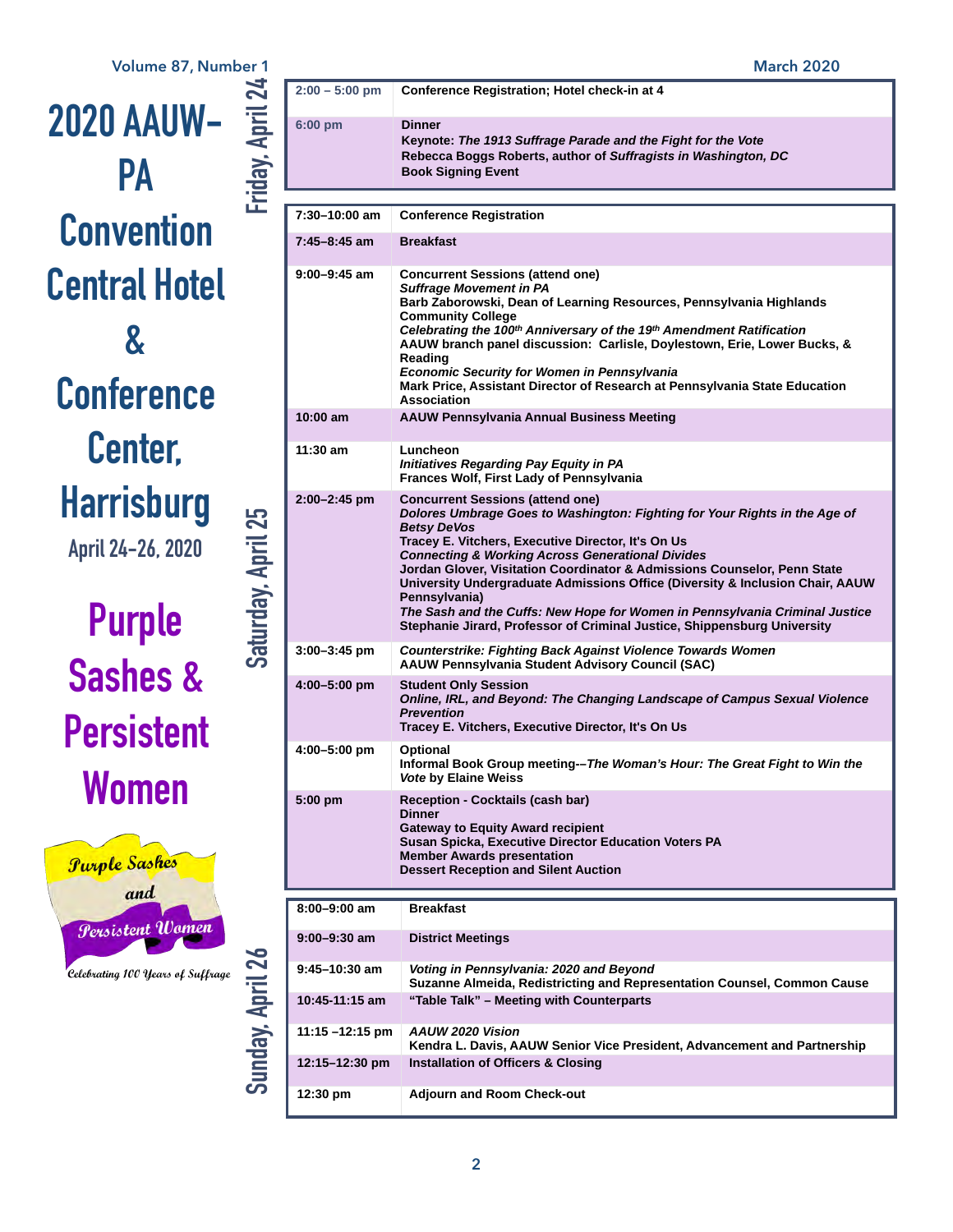| *To register online, visit: https://www.surveymonkey.com/r/AAUWConvention2020 |                                                                                                                                                                                                                                                                                                                                                                                                                                |              |  |                         |  |  |
|-------------------------------------------------------------------------------|--------------------------------------------------------------------------------------------------------------------------------------------------------------------------------------------------------------------------------------------------------------------------------------------------------------------------------------------------------------------------------------------------------------------------------|--------------|--|-------------------------|--|--|
| Name                                                                          | <b>Branch</b>                                                                                                                                                                                                                                                                                                                                                                                                                  |              |  |                         |  |  |
| <b>Address</b>                                                                | City                                                                                                                                                                                                                                                                                                                                                                                                                           | <b>State</b> |  | Zip                     |  |  |
| Email                                                                         | Phone                                                                                                                                                                                                                                                                                                                                                                                                                          |              |  |                         |  |  |
|                                                                               | STUDENT REGISTRATION DISCOUNT: The first 25 (e) Student Affiliate or Student Organization members in PA are eligible for a<br>discounted convention registration of \$70 for the full convention, \$55 for Saturday and Sunday, and \$50 for Saturday only.<br>Students are responsible for their travel and hotel costs. Registration at the link above.                                                                      |              |  |                         |  |  |
| Legacy Circle                                                                 | Convention Status (this will determine badge ribbons for nametags): Please check all the apply<br>1 am: Branch President Branch Member National Member Guest Board Member Presenter First-time<br>Attendee 2020 Outstanding Woman 2020 Member Making a Difference Award 2020 Named Gift Awardee<br>Yes, our branch will have a display or bring a basket. Please e-mail Barb Zaborowski at bzabor@pennhighlands.edu with space |              |  |                         |  |  |
| requirements.                                                                 |                                                                                                                                                                                                                                                                                                                                                                                                                                |              |  |                         |  |  |
|                                                                               | Full Convention (includes all meals and programs)                                                                                                                                                                                                                                                                                                                                                                              | \$145        |  | <b>Late Fee - \$175</b> |  |  |
|                                                                               | Saturday and Sunday (includes breakfast, lunch, dinner and programs)                                                                                                                                                                                                                                                                                                                                                           | \$120        |  | Late Fee - \$150        |  |  |
| Saturday Only (includes Saturday breakfast, lunch, dinner and programs)       |                                                                                                                                                                                                                                                                                                                                                                                                                                |              |  | Late Fee - \$140        |  |  |
|                                                                               | I wish to sit with the following counterpart group for the Table Talks: President Membership Programs Public Policy                                                                                                                                                                                                                                                                                                            |              |  |                         |  |  |
|                                                                               | I have special dietary needs.<br>I have other special needs.                                                                                                                                                                                                                                                                                                                                                                   |              |  |                         |  |  |
| Please describe:                                                              |                                                                                                                                                                                                                                                                                                                                                                                                                                |              |  |                         |  |  |
|                                                                               | HOTEL RESERVATIONS: To make a room reservation, contact The Central Hotel and Conference Center, 800 E. Park Rd.<br>Harrisburg, PA. 717-561-2800 https://thecentralhotelharrisburg.com/                                                                                                                                                                                                                                        |              |  |                         |  |  |
|                                                                               | Room charge/night = \$119.95 + tax . Rooms are guaranteed for AAUW-PA through April 1. Please mention AAUW when making<br>reservations to get convention room rate.                                                                                                                                                                                                                                                            |              |  |                         |  |  |
|                                                                               | <b>CONFERENCE REGISTRATION DEADLINE:</b><br>Registrations with full payment must be paid by credit card using Paypal or by check and received by March 15.<br>Registrations received after March 15 <sup>th</sup> will incur a \$30.00 late fee.                                                                                                                                                                               |              |  |                         |  |  |

Cancellations received on or before April 10 will receive a 50% refund. No refunds after April 17. If you are unable to attend, please find a substitute. Approved refunds will be issued after the convention. Contact Convention Registrar, Susan Nenstiel at aauwpaconfregistrar@gmail.com, if someone is taking your place.

Please send registration form and check payable to AAUW-PA

to: Mary Jo Buckwalter, 14 Sandy Knoll Drive, Doylestown, PA 18901-2425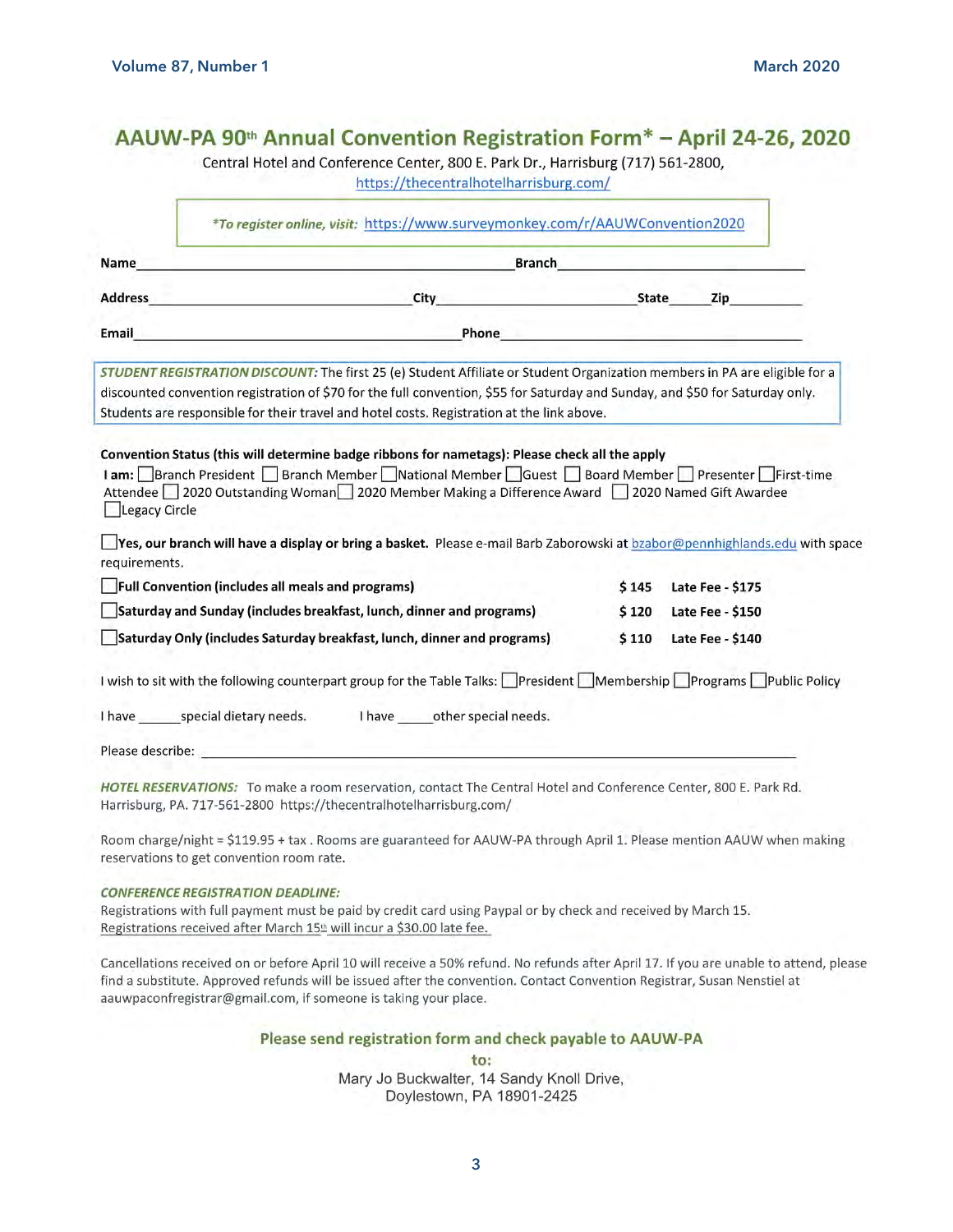# Candidate information on page 5<br>
Options for voting<br>
OPTION 1: ONLINE VOTING

## **OPTION 1: ONLINE VOTING**

**Instructions: Click on the link <https://www.surveymonkey.com/r/2020AAUWElection> or paste into your browser. Online voting is available now through midnight, March 31, 2020. Clicking this link will bring up an initial screen that will include instructions and three boxes asking for voting confirmation information: 1) first name; 2) last name; and 3) branch. This information will not be connected to your vote. Voter names and branch affiliation are required only to verify that you are a current paid AAUW-PA member and that you are not voting multiple times.** 

**Clicking the "next" box on screen one will bring up the actual ballot—candidate names for President, Program Vice President, and an option for a write-in.** 

**Branches may facilitate online voting at a branch meeting.** 

## **OPTION 2: PAPER BALLOT VOTING**

**INSTRUCTIONS: Clip out and return the official ballot (on page 5). Return your completed ballot to your branch president or to the Nominations Chair by mail. To be valid and counted, mailed ballots must be received no later than March 31, 2020, by Linda Tozier at the address below. Voting instructions must be completed exactly as required in order for your ballot to be valid. If you have any questions or concerns about the appropriate way to file your ballot, please ask for clarification from your branch officers or from AAUW-PA officers before voting.** 

- **1. Mark an "X" in the blank provided on the ballot for each candidate. You may write in a candidate (on line after "Other") and vote for that person (by marking an "X" in the blank before "Other".)**
- **2. In the box on the end of the ballot, PRINT legibly your name as it appears in AAUW membership records and branch affiliation (if you are not a member of any particular branch, PRINT "National Member" or other appropriate affiliation).**
- **3. SIGN the ballot where indicated in the box.**
- **4. FOLD your ballot on the dotted line so that the box with your information is folded away from your casted votes. Once your membership has been validated, the information in the box will be cut off from your casted votes and your votes will then be counted.**
- **5. FILE your ballot either by returning it to your branch president to bulk mail or by mailing it yourself.**

**If mailing your ballot yourself, please send it to: Linda Tozier, AAUW-PA Nominations 31 Oxford Court Pittsburgh, PA 15237. It must be received by March 31, 2020.** 

## **OPTION 3: VOTING THROUGH YOUR BRANCH**

**This year an additional option is available—if your branch decides to implement. Branches may hold a vote at the branch. Your branch President/Administrator(s) has been sent the instructions to conduct this vote if she chooses this option. Please check with your branch leadership to see if they are planning to use this option. If not, please vote using Option 1 or Option 2 above.**

# **Basket Fundraiser at Convention**

**Because the basket raffle has been so successful the past few years, we are repeating it this year. Proceeds will go to the AAUW Greatest Needs Fund. We invite your branch to contribute a basket, but participation is entirely optional. Branches have been creative in filling their baskets with items unique to the area where the branch is located or around a theme, such as kitchen, readers, relaxation, votes for women, women's art, etc. We request the value of the basket be in the \$35-50 range. Baskets will be sold through a silent auction during convention. Top bidders will be announced during the dessert reception on Saturday evening.** 

**If your branch is interested in contributing a basket, the president can state that during her convention registration process. Otherwise, please notify Barb Zaborowski, AAUW-PA Convention Registrar,**

#### **[aauwpaconfcoord@gmail.com](mailto:aauwpaconfcoord@gmail.com) by April 1, 2020. Thank you in**

**advance for your participation.**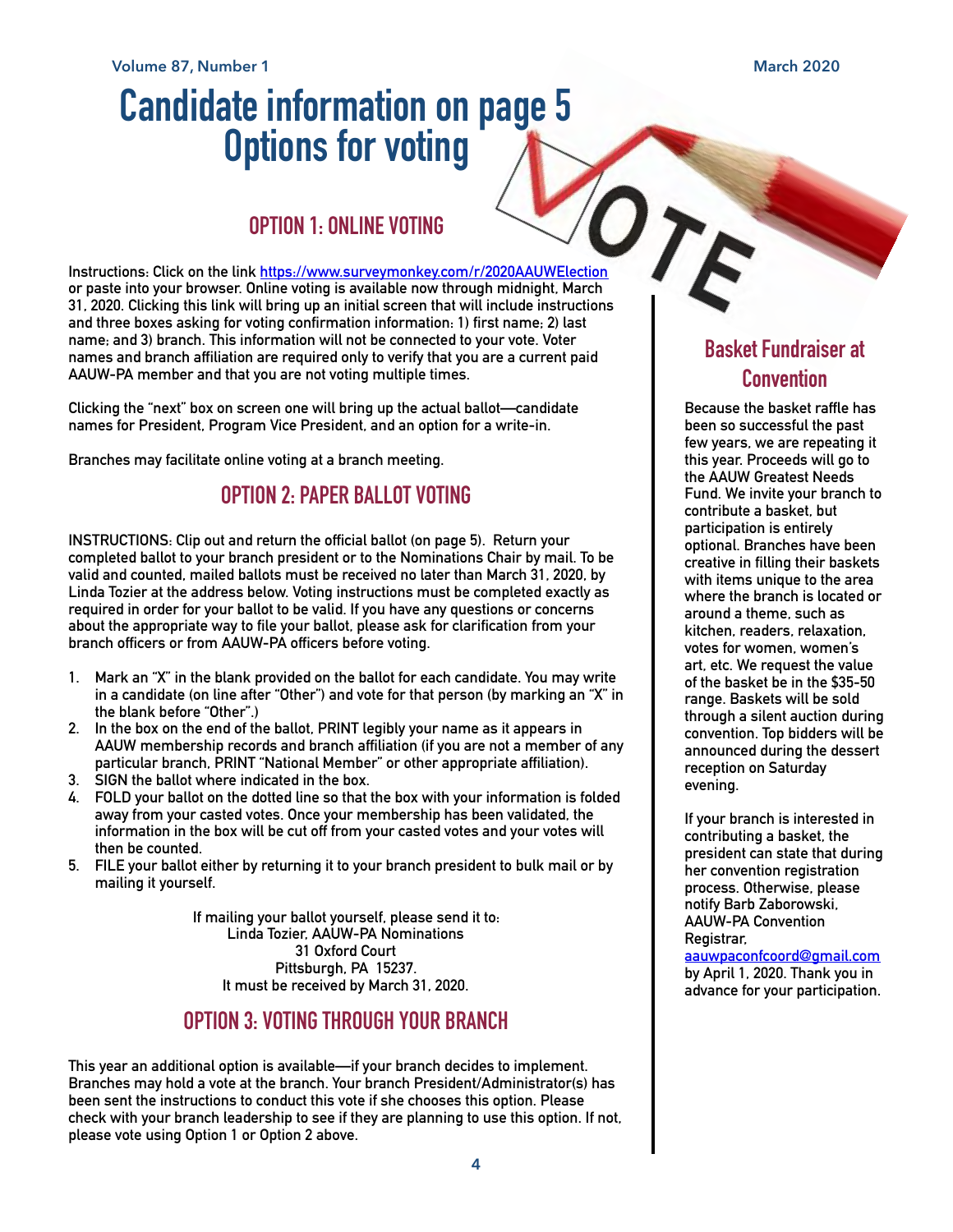# **2020–2022 AAUW Pennsylvania Officer Candidates**

# **PRESIDENT: ANN PEHLE**

**Completing first term as AAUW Pennsylvania President. Agreed to serve another term.** 

**Ann Pehle has been a member of the Carlisle branch since 2015 where she has served as branch President and Public Policy Chair. In 2016 she became a paid life AAUW member. For AAUW Pennsylvania, Ann served as Public Policy Co-Chair 2016-2018 and President 2018-2020. She was appointed to the AAUW Advancement Committee for 2019-2021. Ann earned a BA in Communication Arts from the University of Wisconsin and an MBA from Northwestern University Kellogg School of Management. Prior to her retirement in 2011, Ann spent over 30 years as a Human Resources executive, from Fortune 125 companies to family-owned businesses. After retirement Ann became a Certified Career Coach. Ann wants to continue to reach out to Pennsylvania's national members to involve them in the work of AAUW-PA. She sees two focus areas for AAUW-PA. First is to represent, support and implement the AAUW strategic plan in Pennsylvania by understanding the goals and finding ways to embody them through state wide coalitions, Public Policy efforts and promoting** 



**AAUW on college campuses. The second focus of AAUW-PA is to assist branches to fulfill the AAUW strategic plan through state meetings, facilitating sharing and learning between branches and providing guidance to branches. As President she will work with the AAUW Pennsylvania Board to implement the AAUW strategic plan across Pennsylvania while strengthening and growing branches.** 

## **PROGRAM VICE PRESIDENT: LEE WOLFE**



**Completing first term as AAUW Pennsylvania Program Vice President. Agreed to serve another term.** 

**Lee Wolfe has been a member of the Lansdale branch since 2002. She has served in numerous roles in the branch including Co-President, Program Vice President for four years and Co-Chair of the STEM program Discover Your Future for eight years. She has been AAUW Pennsylvania's Program Vice President from 2018-2020. Lee earned a BS in Architecture and a BS in Civil Engineering from Lehigh University and an MS in Civil Engineering from Stevens Institute of Technology. She is a licensed professional engineer in PA and NJ and currently works at TranSystems in Philadelphia as a Project Manager responsible for administering bridge design projects. Lee sees her primary focus as Program Vice President to expand and broaden the reach of AAUW's Brand through our programs, Branch and State, by ensuring they are intriguing, timely and engaging to our current and prospective members. As Program Vice President she will work to make AAUW-PA even better recognized as a provider of networking and knowledge-sharing programs. Lee will work with the AAUW Pennsylvania Board to provide the kinds of programs that encourage members to attend both the state convention and the summer membership meeting. She will engage members through programming.** 

> **AAUW-PA Nominations Committee: Lyn Carroll (Lansdale) Eastern District Cathy Wieland (Lebanon Valley) Central District Susan Wheatley (Indiana County) Western District Linda Tozier (North Hills Pittsburgh) Nominations Committee Chair**

| <b>President Nominee:</b>       |       |        |          |                |
|---------------------------------|-------|--------|----------|----------------|
| Ann Pehle                       | Other |        | printed  |                |
| Program Vice President Nominee: |       |        |          |                |
| Lee Wolfe                       | Other |        | ā        |                |
|                                 |       |        | Vfiliati |                |
|                                 |       | of Mer |          | به<br>Signatur |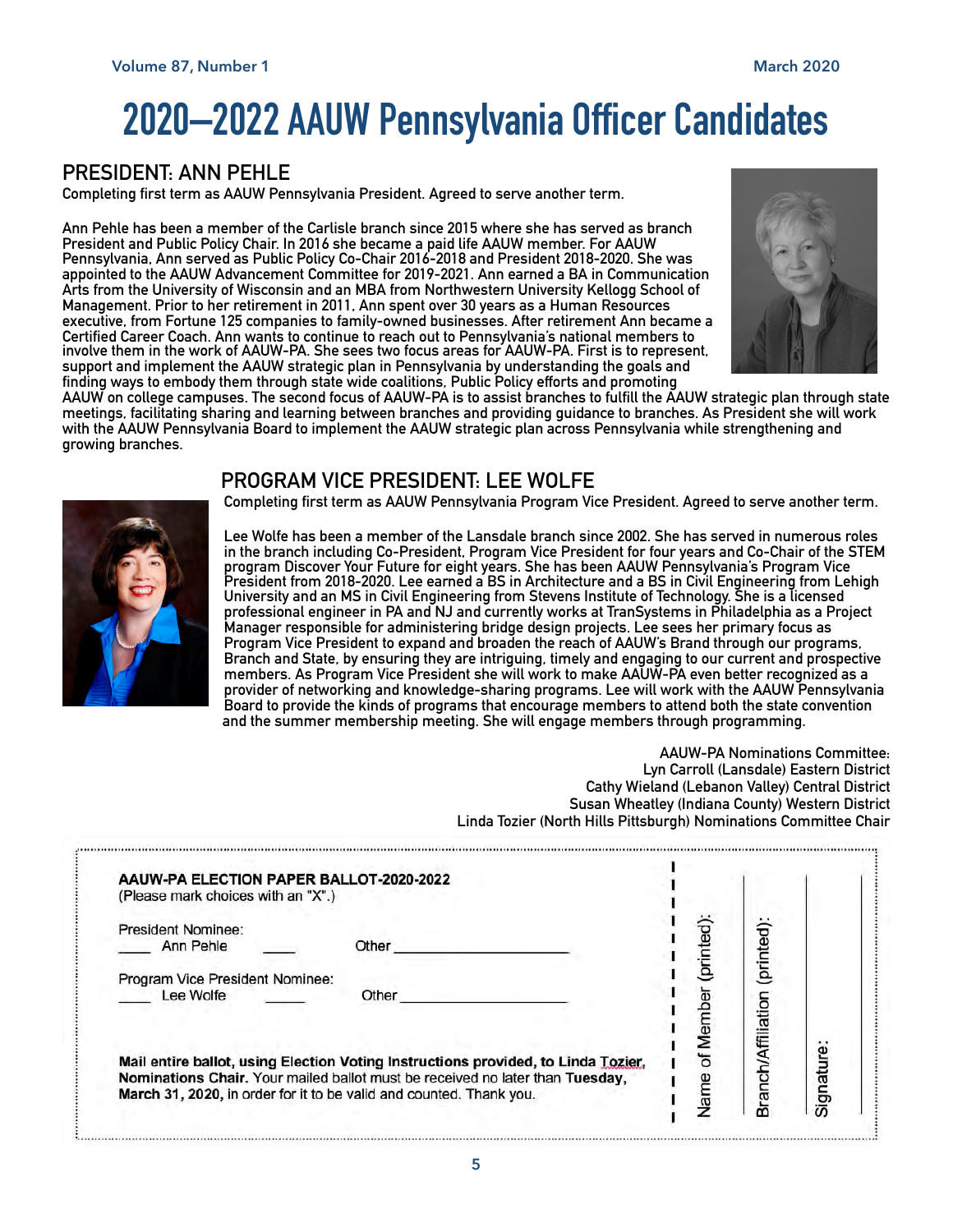# **At the Annual Meeting on Saturday, April 25, members will vote for the 2020-2022 Public Policy Priorities and on a proposed Bylaw change.**

# **AAUW Pennsylvania Public Policy Priorities 2020-2022**

**AAUW-PA's public policy goals are to educate citizens about the impact of public policies on women and girls and to advocate for policies that will advance equity for women and girls. In Pennsylvania, AAUW actively endorses the national [AAUW Public](http://www.aauw.org/?s=public+policy+program)  [Policy Program](http://www.aauw.org/?s=public+policy+program). AAUW-Pennsylvania supports good governance, an informed citizenry, and community dialogue on critical issues. Biennial priorities are intended to complement national priorities and to be a focus for active educational and advocacy efforts by members in the state.** 

**To enable members and all citizens to participate fully in a representative democracy and self-governance, AAUW-PA advocates** 

- **• Awareness of issues so that members may be fully informed and empowered voters**
- **• Opposition to measures likely to suppress voting rights**
- **• Support for efforts to increase civil discourse and compromise between those with opposing views**
- **• Efforts to Get Out the Vote, including voter registration and use of social media to promote voting.**

**To support a quality system of public education, AAUW-PA advocates** 

- **• Opposition to the diversion of public funds to non-public elementary and secondary education, charter and cyber charter schools**
- **• Support for a fair and adequately funded system of public education**
- **• Strengthening secondary and post-secondary programs that provide women with education, vocational training, and support for success in the workforce, including non-traditional occupations**
- **• Polices promoting inclusion, diversity, equity and justice in our schools**

**To improve the economic self-sufficiency of all women, AAUW-PA advocates** 

- **• Pay equity and fairness in compensation and benefits**
- **• Raising the minimum wage and tipped minimum wage to an amount that would provide a meaningful boost to family incomes in Pennsylvania and help grow the state's economy**
- **• Vigorous enforcement of employment anti-discrimination statutes**
- **• Creating family-friendly workplace environments, including flexible workplace policies, paid leave for personal and family illness, and quality child-care facilities available to all parents regardless of their circumstances**
- **• Improving retirement security**
- **• Reducing the unprecedented level of student debt and the record high cost of college**

**To improve the operation and transparency of government, AAUW-PA advocates** 

- **• Measures to improve the efficiency and effectiveness of government that can improve the well-being of women**
- **• Efforts to end the practice of partisan redistricting, gerrymandering in Pennsylvania**

# **AAUW-PA Proposed By-Laws Change 2020**

## **CURRENT**

#### **ARTICLE X. AFFILIATE NOMINATIONS AND ELECTIONS Section 1. Nominations.**

a.**There shall be a Nominating and Elections Committee composed of a Chair from the Affiliate board appointed by the president plus a representative from each district in the** 

#### **Affiliate,** identified by the District Coordinator of each district and submitted to the board of directors.

**Rationale: Previous wording assumes that there are district coordinators in every district. The amended language gives the opportunity for district representatives to be selected at the district caucuses with or without the presence of a district coordinator (whether in person or online).** 

# **PROPOSED**

#### **ARTICLE X. AFFILIATE NOMINATIONS AND ELECTIONS Section 1. Nominations.**

a.**There shall be a Nominating and Elections Committee composed of a Chair from the Affiliate board appointed by the president plus a representative from each district in** 

#### **the Affiliate.** District representatives will be selected at district caucuses.

**To see complete Article X. go to [https://aauw](https://aauw-pa.aauw.net/files/2018/04/AAUW-PA-Bylaws-4-14-18.pdf)[pa.aauw.net/files/2018/04/AAUW-PA-Bylaws-4-14-18.pdf](https://aauw-pa.aauw.net/files/2018/04/AAUW-PA-Bylaws-4-14-18.pdf)**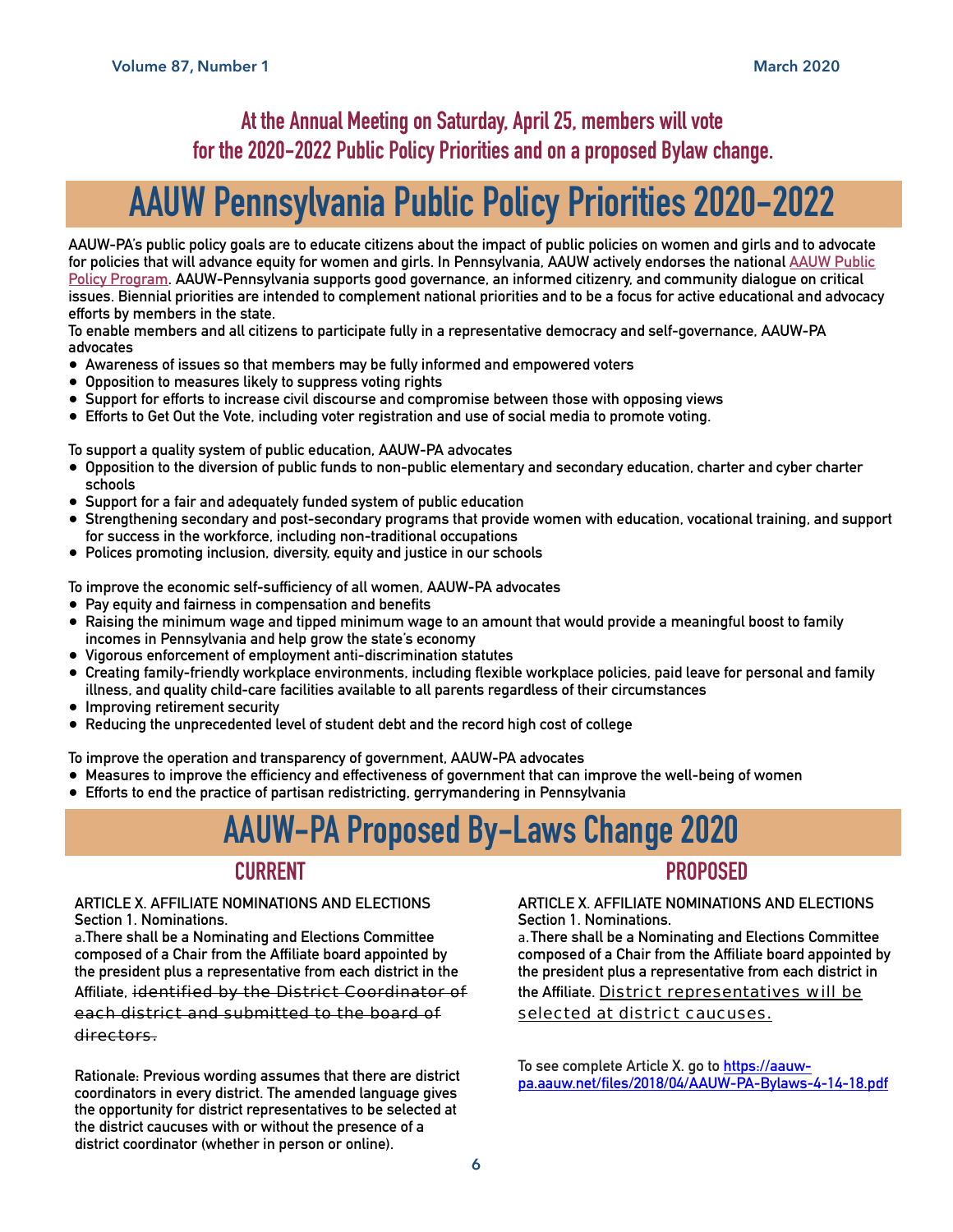# THE AAUW S STAR: PROGRAM

#### **Five Star Recognition Program**

**The [Five Star Recognition Program](https://www.aauw.org/resource/five-star-national-recognition-program/) celebrates the efforts of AAUW states, branches and other affiliated AAUW organizations as they continue to advance gender equity on the community, state and national levels. Affiliates can earn national recognition through five major focus areas:** 

- **Advancement by supporting the greatest needs fund or**   $\sum$ **one of the strategic plan's focus areas;**
- $\sum$ **Communications & External Relations by using web and social media that feature Work Smart Online;**
- $\sum$ **Programs that align with the strategic plan;**
- **Public Policy & Research by moving AAUW's Public**   $\sum$ **Policy agenda forward; and**
- **Governance & Sustainability by ensuring effective leadership succession and strategic plan alignment. AAUW Pennsylvania is participating. Is your branch?**



**Ann Pehle (Carlisle)** 

# **Congratulations for Achieving**

**Communications and External Relations** 

**AAUW Easton AAUW Indiana County AAUW North Hills Pittsburgh** 



# **Education Committee**

## **HB 1897: A new day for cyber charter education in Pennsylvania**

**Charter schools are primarily funded by local tax dollars paid by school districts as tuition; charter school tuition is not based the cost of educating its students, but on the per student expenditure of the district from which the students come. Thus, tuition for a non-special education student to a charter school ranges from \$7,800 per student to more than \$18,500. For special education students, the cost is higher. In cyber charter schools the costs are less than \$5,000 per student, which annually wastes over \$290 million in tax money statewide. Despite the excess money cyber charters receive, they are among the lowest performing schools in the state.** 

**As demand for cyber education grows, our state is undertaking a restructuring of the infrastructure for its implementation as part of the governor's agenda to revise the state's charter school law. Legislation drafted by the House Education Committee, HB 1897, attempts to remedy flaws inherent in the current (cyber) charter school law. School districts will be required to establish their own cyber education programs, thus eliminating the cyber charter schools that are the biggest source of budgetary pressure on districts. HB 1897 provides school choice, reduces costs associated with present cyber charters with improved accountability and transparency.** 

**At a public hearing in Harrisburg on January 21, the state's major educational organizations and entities presented testimony addressing HB 1897. Representatives of PA Association of Intermediate Units noted differences between IU-operated online cyber education programs and cyber charter schools; in an IU** 

# **News from AAUW National**

**Hope you are taking advantage of the Kim Churches' webinars for updates on what is happening at the national organization. As you know, [AAUW discontinued national](https://www.aauw.org/convention/)  [conventions.](https://www.aauw.org/convention/) Instead, there will be a series of online conference calls -- 2020 Convening. Click on the date to watch the recording.** 

- **• The inaugural webinar in the 2020 Convening series was January 28th. [2020 Vision: The Gender Agenda](https://www.aauw.org/event/2020/01/2020-vision-the-gender-agenda/). Learn about AAUW's equity priorities for this year at the federal, state and local levels.**
- **• Together in 2019, Together in 2020: The State of the Association, [December 5, 2019 webinar.](https://www.aauw.org/event/2019/12/together-in-2020/)**
- **• Our Path Forward, [October 22, 2019 webinar.](https://www.aauw.org/event/2019/10/our-path-forward/?emci=ddc42f7f-90f9-e911-828b-2818784d6d68&emdi=fb98b881-bdf9-e911-828b-2818784d6d68&ceid=928804)**
- **• Full review of FY19 financials, [May 21, 2019 webinar.](https://www.aauw.org/kim-churches-leader-webinar-presentation-for-5-21/)**

**Mark Your Calendar – next 2020 Convening event is April 14th. Watch AAUW Mission & Action email for registration information.** 

## **Research**

**Updated [The Simple Truth](https://www.aauw.org/research/the-simple-truth-about-the-gender-pay-gap/) includes new analysis of how the pay gap impacts retired women. Because women earned less and therefore paid less in the Social Security system, they receive less in Social Security benefits. They also lag behind men in pension benefits and all other sources of retirement income.** 

**New research, released November 2019, [Limiting Our](https://www.aauw.org/research/limiting-our-livelihoods/)  [Livelihoods: The Cumulative Impact of Sexual Harassment on](https://www.aauw.org/research/limiting-our-livelihoods/)  [Women's Careers](https://www.aauw.org/research/limiting-our-livelihoods/) documents how women of all ages experience workplace sexual harassment. The report finds that workplace sexual harassment can take a toll on women's physical and mental health, limit their job choices, reduce prospects for career development and even force them out of the workforce. These negative effects compound over time, reducing women's lifetime earnings and contributing to both the gender and retirement wage gaps, the report concludes.** 

**program, students remain enrolled in their own school district and are supported by existing resources at a lower cost. IUs negotiate preferred pricing from educational providers which keeps tuition low, as much as 75% less than a cyber charter. Nearly 24,000 students are taking at least one online** 



**course through an IU operated cyber education program, nearly 9,000 of those students are taking all their coursework online, and IU operated cyber education programs offer nearly 10,000 unique courses.** 

**Under HB 1897, the state's 14 cyber charter schools will be able to transform into nonprofit corporations and become third party vendors. These new nonprofits may contract with districts as cyber education providers. This will have an impact on local bargaining units and that performance evaluation measures and other facets of the contract must be determined.** 

**Carol Hodes (State College)**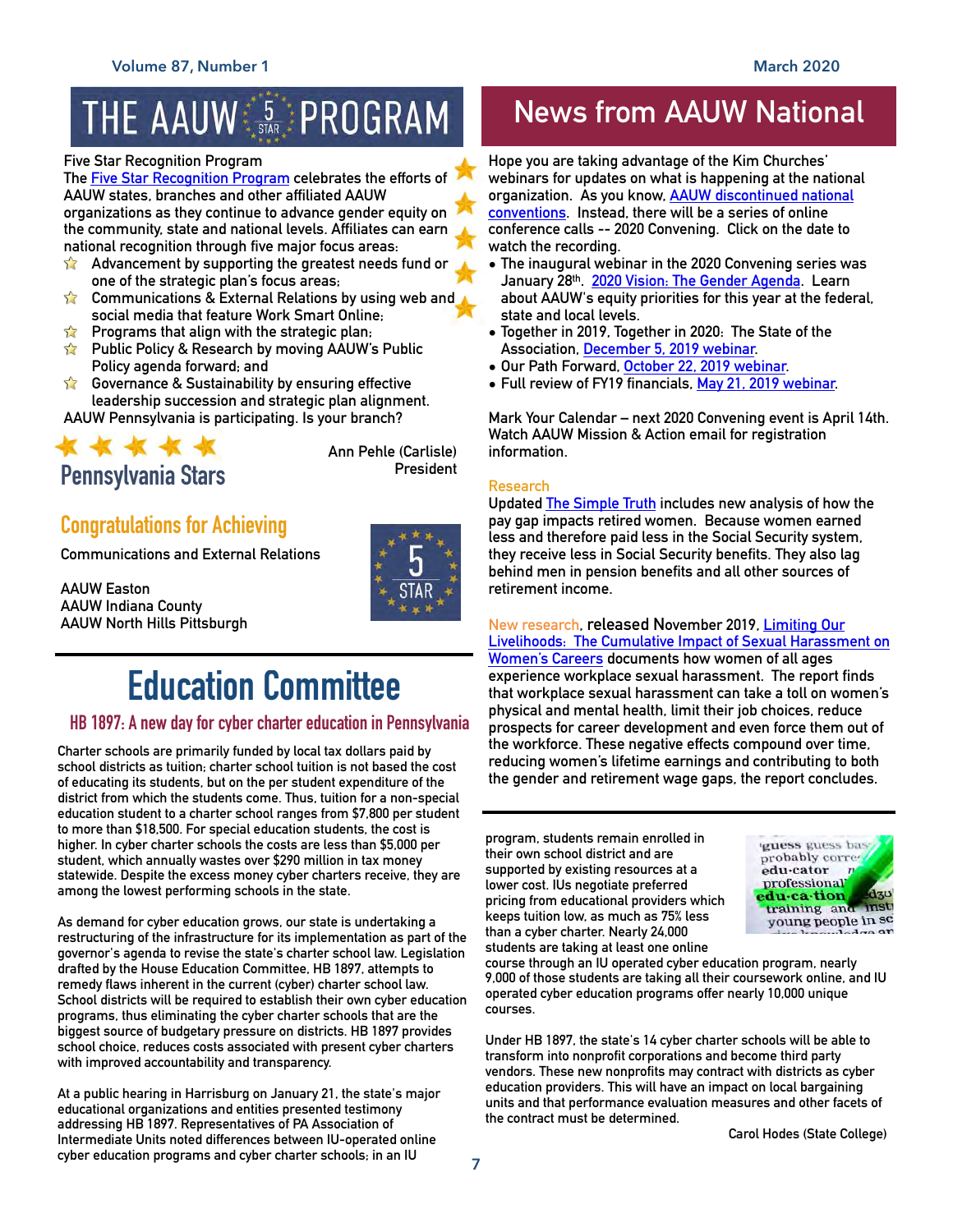

**Murrysville Area Branch: On Thursday, January 9, 2020, former State Representative Ron Cowell spoke to our group about the "Current System of Education in Pennsylvania." He is currently the Executive Director of the Education, Policy and Leadership center in Harrisburg. Cowell served for 24 years in the House, serving as the majority or minority chair of the House Committee on Education for 12 years.** 



**He served on the PA State Board of Education for 12 years; board member on PHEAA for 20 years; chair of the State Inter-agency Coordinating Council for Early Intervention for several years; and is a life member of the PA PTA. He has also held leadership positions on the national level.**



**On February 13, 2020, investigative journalist Bill Moushey spoke to our group about his work with the "Innocence Institute" from 2001 to 2012, a program he developed while he was a professor of journalism at Point Park University. As part of his program, more than 100 students participated; 250 stories** 

**appeared in the Post-Gazette under his byline, resulting in 17 convictions being overturned. As a reporter for the P-G he was a finalist for the 1997 Pulitzer Prize for his exposé on the federal witness protection program. In 1997, he was the winner of the coveted National Press Club's Freedom of Information Award. He is the author of several books, including the 1998 book, Win At All Costs, documenting overzealous prosecutions rising to the level of misconduct; and Game Over: Jerry Sandusky, Penn State and the Culture of Silence. His activities can be followed on his podcast at [http://winatallcosts.libsyn.com](http://winatallcosts.libsyn.com/) .** 

**The photo depicts Moushey with Drew Whitley, a man he was able to free from 20 years in prison after a wrongful conviction.** 

> **Susan Greenberg (Murrysville) Public Information Chair**

## **AAUW State College Book Sale Continues to Grow**

**AAUW State College invites you to join us at our 59th Annual Used Book Sale, May 9-12, 9 am - 9 pm at the Penn State Snider Ag Arena in State College. Book sales as a Branch fundraiser are still relevant. In spite of changing reading habits (traditional books being supplanted by e-books), our sale is still going strong. Book donations throughout the year have kept pace with previous years, and with the introduction of credit** 



**cards last year we raised more than ever, grossing \$156,000. Our marketing efforts emphasize our large children's book section (25,000 volumes) and the reuse/ recycling aspects of the event. This year we plan to highlight AAUW Membership at the sale, especially to mothers shopping for books in the Children's section. Learn more about us at [http://www.aauwstatecollege.org/](http://www.aauwstatecollege.org/booksale.html) [booksale.html](http://www.aauwstatecollege.org/booksale.html)**

> **Connie Schroeder (State College)**  Used Book Sale publicity

# **Promote the FREE online AAUW Work Smart salary negotiation course**



**Everything you need is in one place on the AAUW Pennsylvania website at [https://aauw-pa.aauw.net/aauw](https://aauw-pa.aauw.net/aauw-work-smart/)[work-smart/. There you will find](https://aauw-pa.aauw.net/aauw-work-smart/)  ideas for individuals and branches.** 

**Haven't taken the course? Go to [Work](http://aauw.us/PA)  [Smart Online](http://aauw.us/PA) [\(http://aauw.us/PA\)](http://aauw.us/PA) to see for yourself how lifechanging it is.**

# **In Memoriam:**

**Betty J. Nelson of Lock Haven passed away at age 87 in Lock Haven. Betty was an active Lock Haven Branch member, and served as Secretary on the AAUW-PA State Board.** 

**Martha Zeller of Lewisburg passed away January 24 at age 89. A member of the Susquehanna Valley Branch (now disbanded), she was a past President of AAUW-PA and had served as the chair of the national organization's task force on Public support for Public Education.**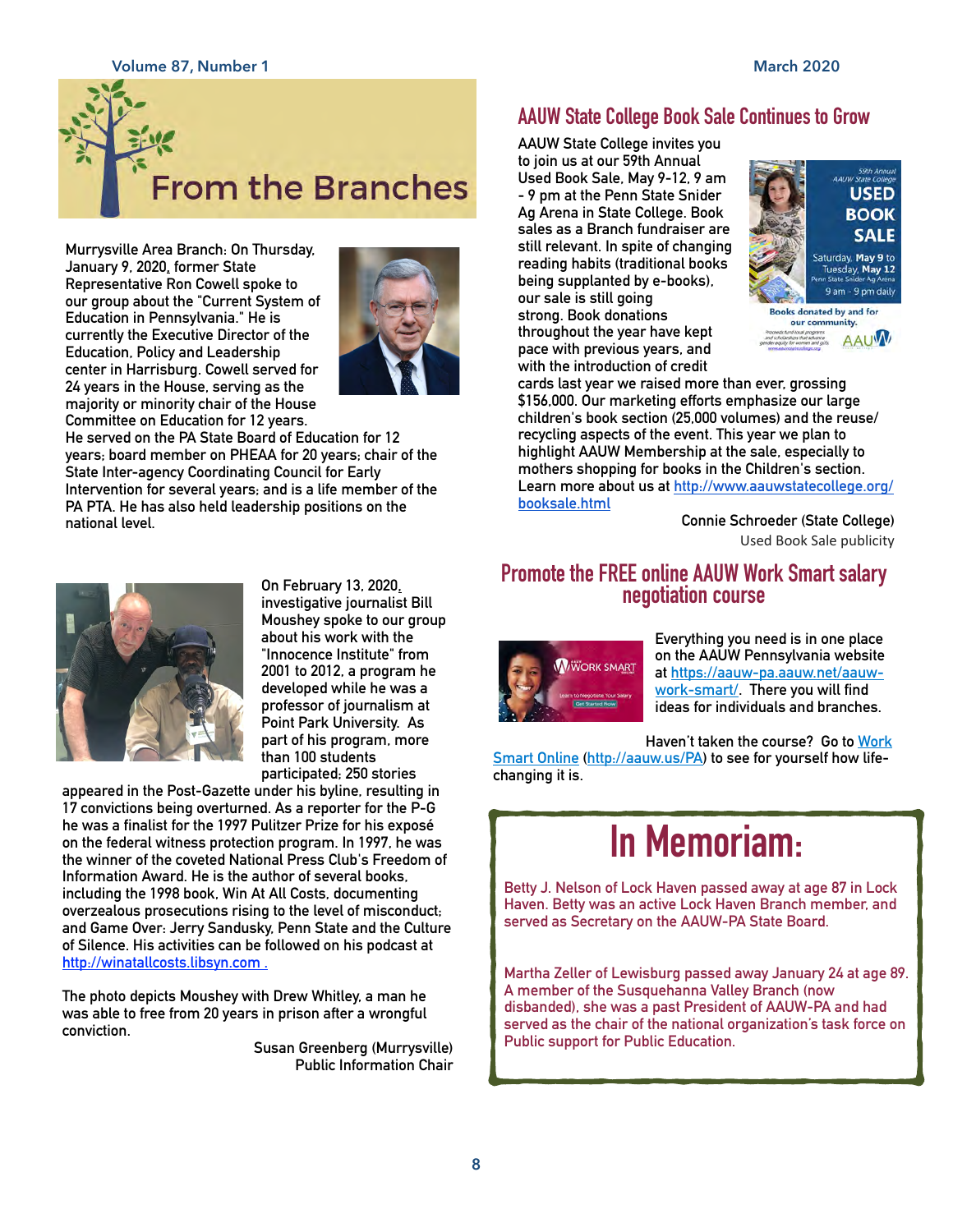

# **NCCWSL PA Grant Applications Closed February 28, 2020**

**Applications for PA grants to attend the National Conference for College Women Student Leaders (NCCWSL) are now closed. Branches may also choose to sponsor students to attend NCCWSL. The deadline for students to register for the conference is April 30, so branches should consider this when sponsoring attendees. If a branch is providing a local grant, please let Peggy Schmiedecke know for record-keeping purposes on state participation [aauwpacu@gmail.com](mailto:aauwpacu@gmail.com).** 

**NCCWSL will be held May 27-May 30, 2020, at the University of Maryland, College Park. NCCWSL is a two-and-a-half day conference designed to enhance the leadership skills of college women students and to promote effectiveness in their work on campus and in the community. For more information about NCCWSL, go to [www.nccwsl.org.](http://www.nccwsl.org/)** 

# **AAUW-PA Student Advisory Council (SAC)**

**This year's SAC has five members from three colleges or universities; Penn Highlands Community College, West Chester University and Penn State World Campus. We have been consistently researching and discussing data and resources via conference calls, individual calls and many emails on the topic that the SAC members each identified as a pressing issue on campus – sexual harassment and sexual assault.** 

**This year's convention will include additional student-focused programming, so I encourage C/U reps and student organization advisors to encourage and support student attendance. We will have a student-focused workshop titled "Online, IRL, and Beyond: The Changing Landscape of Campus Sexual Violence Prevention" facilitated by Tracy Vitchers, Executive Director of "It's On Us," a national movement to end sexual assault. The convention will also feature a Student Advisory Council panel discussion titled Counterstrike: Fighting Back against Violence towards Women."** 

**Special student convention registration is available [https://](https://aauw-pa.aauw.net/student-convention-registration/) [aauw-pa.aauw.net/student-convention-registration/. Also](https://aauw-pa.aauw.net/student-convention-registration/)  encourage the students to check with their C/U or student organization for funding to attend leadership conferences. Many campuses have this available sometimes just for the asking.** 

> **Peggy Schmiedecke (North Hills Pittsburgh) AAUW-PA C/U Liaison**

## **FUNDRAISER SHOWCASE: READING BRANCH'S LUNAFEST**

**Reading Branch will present their third LUNAFEST, a screening of award-winning short films by, for, and about women, on March 8, 2020, in the Student Center at Albright College. Supporting both women filmmakers through Chicken and Egg Pictures and educational projects and activities for Reading Branch, this fundraising festival is dedicated to promoting awareness about AAUW and women's issues, highlighting women filmmakers, and bringing women together in community spirit.** 

**Because last year's event sold out, we chose an afternoon event in a larger campus theatre for 2020. Albright's Women and Gender Studies Department and their student chapter of the National Organization for Women have consistently provided great support and cooperation. Before the community event, a special screening for college students takes place with several Albright professors leading their discussion. Tickets, sold by our members and through Eventbrite.com, cost \$25 in advance or \$30 at the door.** 

**See [www.lunafest.org/](https://www.lunafest.org/) for film and event-hosting details. For further information, call Carol Toomey, President, 610-777-0900. Carol Toomey (Reading) President**

| AAUW-PA BOARD MEMBERS                 |                                                                     |  |  |  |  |
|---------------------------------------|---------------------------------------------------------------------|--|--|--|--|
| President                             | Ann Pehle (Carlisle)<br>aauwpa.president@gmail.com                  |  |  |  |  |
| Program VP                            | Lee Wolfe (Lansdale)<br>aauwpapyp@gmail.com                         |  |  |  |  |
| Membership VP                         | Linda Tozier (North Hills Pittsburgh)<br>aauwpamembership@qmail.com |  |  |  |  |
| <b>Secretary</b>                      | Ajla Glavasevic Laussegger (National)<br>aauwpasecretary@gmail.com  |  |  |  |  |
| <b>Finance Officer</b>                | Mary Jo Buckwalter (Doylestown)<br>aauwpafinance@gmail.com          |  |  |  |  |
| <b>AAUW Funds Chair</b>               | Deb Roney (Huntingdon)<br>aauwpaaauwfunds@gmail.com                 |  |  |  |  |
| <b>Administrative Director</b>        | Pat Byerly (Pittsburgh)<br>aauwpaad@gmail.com                       |  |  |  |  |
| <b>College/University Liaison</b>     | Peggy Schmiedecke (North Hills Pittsburgh)<br>aauwpacu@gmail.com    |  |  |  |  |
| <b>District Coordinator (East)</b>    | <b>OPEN</b><br>aauwpaeast@gmail.com                                 |  |  |  |  |
| <b>District Coordinator (Central)</b> | Sue Johnston (State College)<br>aauwpacentral@gmail.com             |  |  |  |  |
| <b>District Coordinator (West)</b>    | <b>OPEN</b><br>aauwpawest@gmail.com                                 |  |  |  |  |
| <b>Keystoner Editor</b>               | Peggy Jennings (Carlisle)<br>aauwpakeystoner@gmail.com              |  |  |  |  |
| <b>Public Policy Chair</b>            | Barbara Price (Lower Bucks)<br>aauwpapp1@gmail.com                  |  |  |  |  |
| <b>Public Policy Chair</b>            | Jacqui Rogers (Doylestown)<br>aauwpapp2@gmail.com                   |  |  |  |  |
| <b>Convention Coordinator</b>         | Barb Zaborowski (National)<br>aauwpaconfcoord@gmail.com             |  |  |  |  |
| <b>Convention Registrar</b>           | <b>Susan Nenstiel (Allentown)</b><br>aauwpaconfregistrar@gmail.com  |  |  |  |  |
| Diversity & Inclusion Chair           | Jordan Glover (State College)<br>aauwpadiversity@gmail.com          |  |  |  |  |
| <b>Bylaws Chair</b><br>(Off Board)    | <b>Susan Nenstiel (Allentown)</b><br>aauwpabylaws@gmail.com         |  |  |  |  |
| Archives Chair<br>(Off Board)         | Linda Robbins (Allentown)<br>aauwpaarchives@gmail.com               |  |  |  |  |